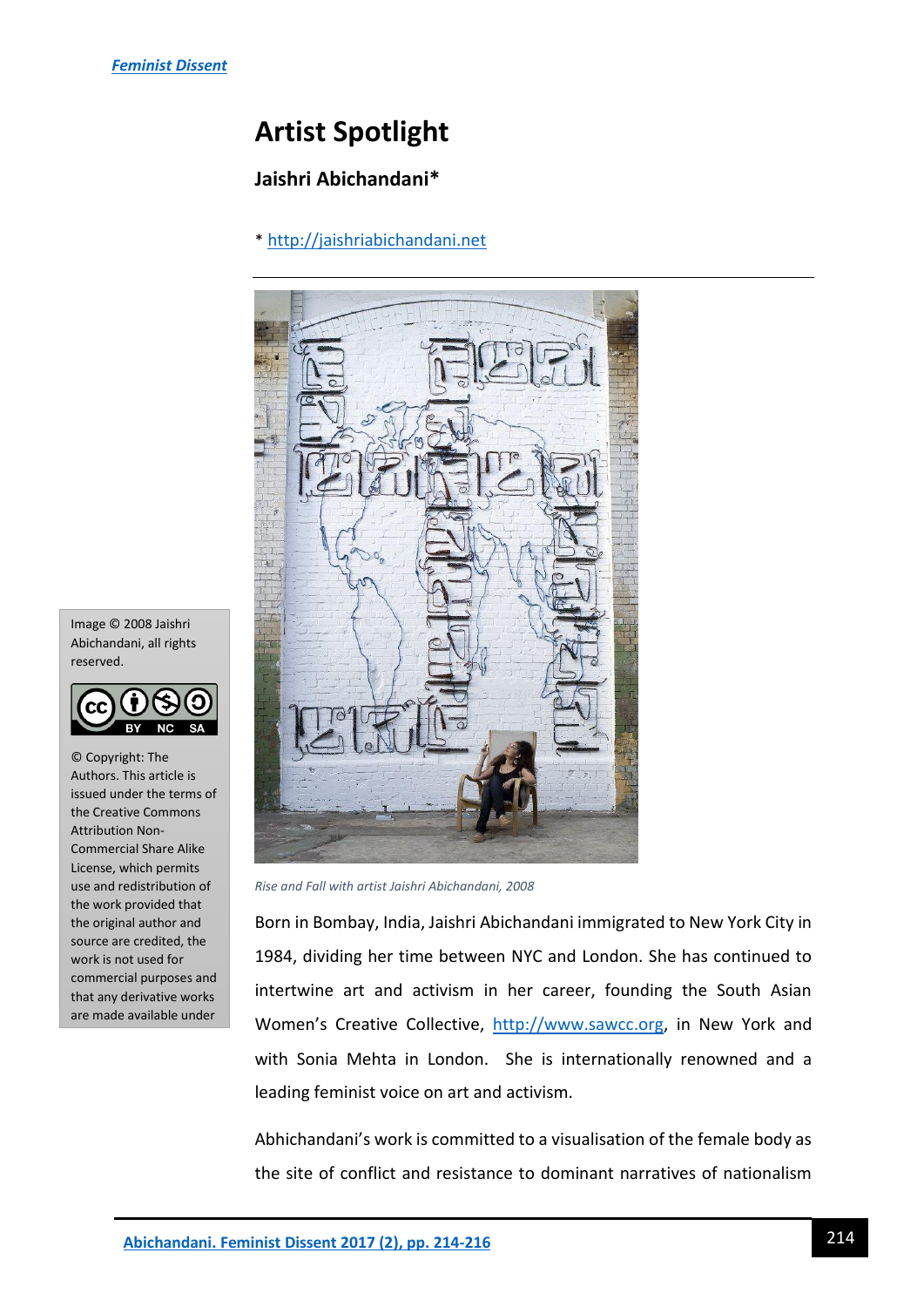and religion. Using an eclectic range of materials and media, her art focalises embodiment itself as a mode of questioning power. The artworks carried in this special issue on Gender and Fundamentalisms help us visualise the challenges facing women and minorities today in the context of newly emboldened religious fundamentalist and populist authoritarian projects globally.

For more information about her work and current shows check: [http://jaishriabichandani.net](http://jaishriabichandani.net/)

#### **Illustrations for Issue Two**

#### **Image References**

*All artworks are by Jaishri Abichandani, unless otherwise noted.* Cover image: [Period Piece,](http://jaishriabichandani.net/artwork/3831804_Period_Piece.html) 2017 [Return of Devastasia](http://jaishriabichandani.net/artwork/1530862_Return_of_Devastasia_after_Maria.html) (after Maria Benjamin), 2010 [Holy Family \[detail\]](http://jaishriabichandani.net/artwork/3961910_Holy_Family_Detail.html), 2016 [Fountain of Youth \(after Xenith\),](http://jaishriabichandani.net/artwork/1581287_Fountain_of_Youth_after_Xenith.html) 2010 [Goddess of Resistance,](http://jaishriabichandani.net/artwork/4196799_Goddess_of_Resistance.html) 2017 [Before Kali Number 73,](http://jaishriabichandani.net/artwork/3531136_Before_Kali_Number_73.html) 2014 [We Were Making History 3,](http://jaishriabichandani.net/artwork/4203742_We_Were_Making_History_3.html) 2013 [Angry Ladies,](http://jaishriabichandani.net/section/450734_Angry_Ladies.html) 2017 [No Way Home \(gupta/o'keefe\),](http://jaishriabichandani.net/artwork/1530874_No_Way_Home_gupta_o_keefe.html) 2010 [Rise and Fall,](http://jaishriabichandani.net/artwork/751471_Rise_and_Fall.html) 2008 [Sussan Tahmasebi,](http://www.forum.awid.org/forum16/posts/12-activists-who-will-make-you-hopeful-feminist-futures-without-fundamentalisms) 2016 – Illustration by Carol Rosetti [Period Piece \[Detail\],](http://jaishriabichandani.net/artwork/3831806_period_piece_details.html) 2017 [Holy Family,](http://jaishriabichandani.net/artwork/3961909_Holy_Family.html) 2016 [Isatou Touray,](http://www.forum.awid.org/forum16/posts/12-activists-who-will-make-you-hopeful-feminist-futures-without-fundamentalisms) 2016 – Illustration by Carol Rosetti [Ruffling Feathers,](http://jaishriabichandani.net/artwork/3961920_Ruffling_Feathers.html) 2016 [Period Piece,](http://jaishriabichandani.net/artwork/3831804_Period_Piece.html) 2017